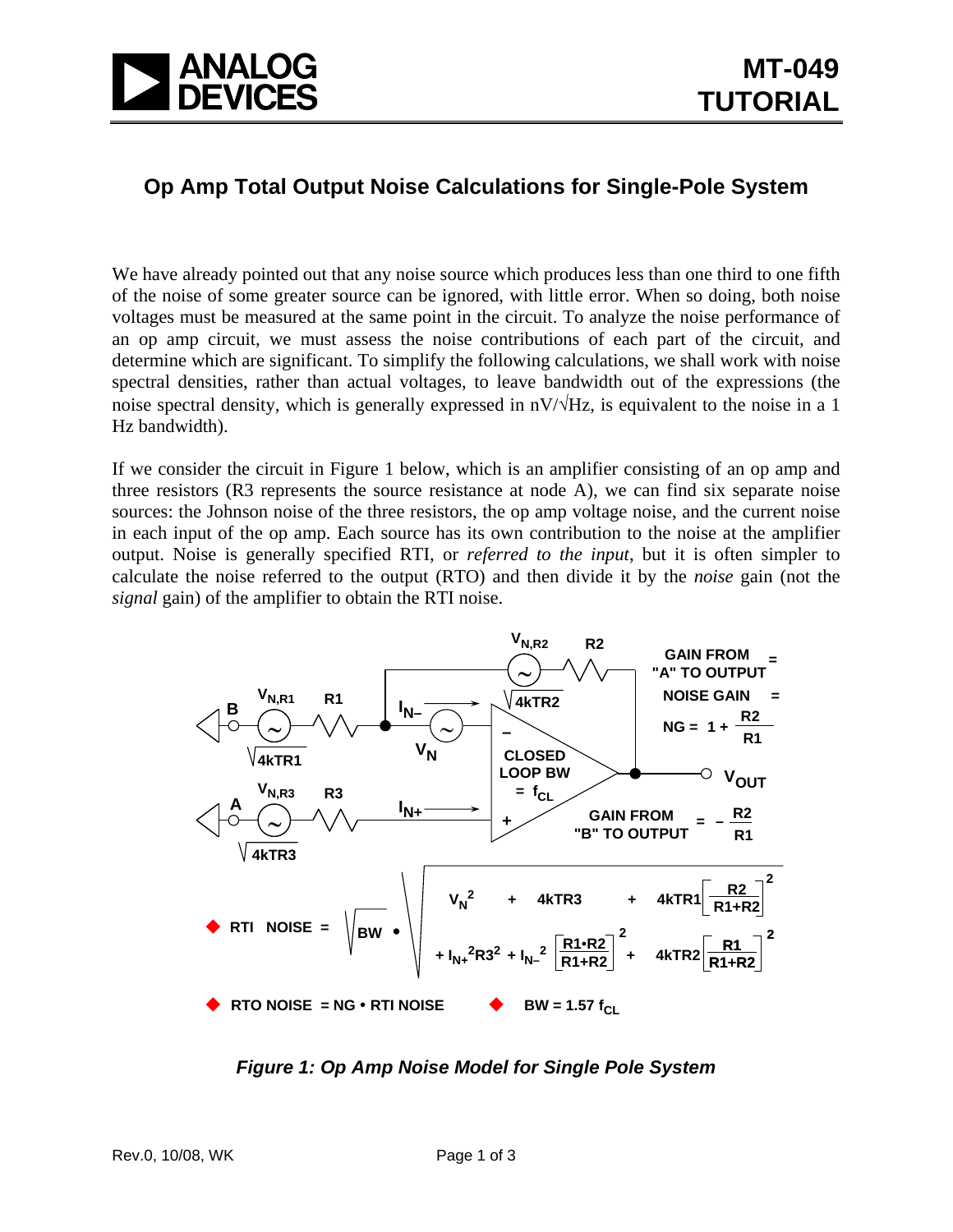Figure 2 (below) is a detailed analysis of how each of the noise sources in Fig. 1 is reflected to the output of the op amp. Some further discussion regarding the effect of the current noise at the inverting input is warranted. This current,  $I_{N-}$ , does not flow in R1, as might be expected—the negative feedback around the amplifier works to keep the potential at the inverting input unchanged, so that a current flowing from that pin is forced, by negative feedback, to flow in R2 only, resulting in a voltage at the output of  $I_{N-}R2$ . We could equally well consider the voltage caused by  $I_{N-}$  flowing in the parallel combination of R1 and R2 and then amplified by the noise gain of the amplifier, but the results are identical—only the calculations are more involved.

| <b>NOISE SOURCE EXPRESSED AS</b><br>A VOLTAGE                      | <b>MULTIPLY BY THIS FACTOR TO</b><br>REFER TO THE OP AMP OUTPUT |
|--------------------------------------------------------------------|-----------------------------------------------------------------|
| Johnson noise in R3:<br>$\sqrt{(4kTR3)}$                           | Noise Gain = $1 + R2/R1$                                        |
| Non-inverting input current<br>noise flowing in R3:<br>$I_{N+}$ R3 | Noise Gain = $1 + R2/R1$                                        |
| Input voltage noise:<br>V <sub>N</sub>                             | Noise Gain = $1 + R2/R1$                                        |
| Johnson noise in R1:<br>$\sqrt{(4kTR1)}$                           | -R2/R1 (Gain from input of R1<br>to output)                     |
| Johnson noise in R2:<br>$\sqrt{(4kTR2)}$                           | 1                                                               |
| <b>Inverting input current noise</b><br>flowing in R2:             | 1                                                               |

*Figure 2: Noise Sources Referred to the Output (RTO)* 

Notice that the Johnson noise voltage associated with the three resistors has been included in the expressions of Fig. 2. All resistors have a Johnson noise of  $\sqrt{(4kTBR)}$ , where k is Boltzmann's Constant (1.38×10<sup>-23</sup> J/K), T is the absolute temperature, B is the bandwidth in Hz, and R is the resistance in Ω. A simple relationship which is easy to remember is that a 1000  $\Omega$  resistor generates a Johnson noise of 4 nV/√Hz at 25ºC.

The analysis so far assumes a single-pole system where the feedback network is purely resistive and that the noise gain versus frequency is flat. This applies to most applications, but if the feedback network contains reactive elements (usually capacitors) the noise gain is not constant over the bandwidth of interest, and more complex techniques must be used to calculate the total noise. Second-order system noise considerations can be found in [Tutorial MT-050.](http://www.analog.com/static/imported-files/tutorials/MT-050.pdf)